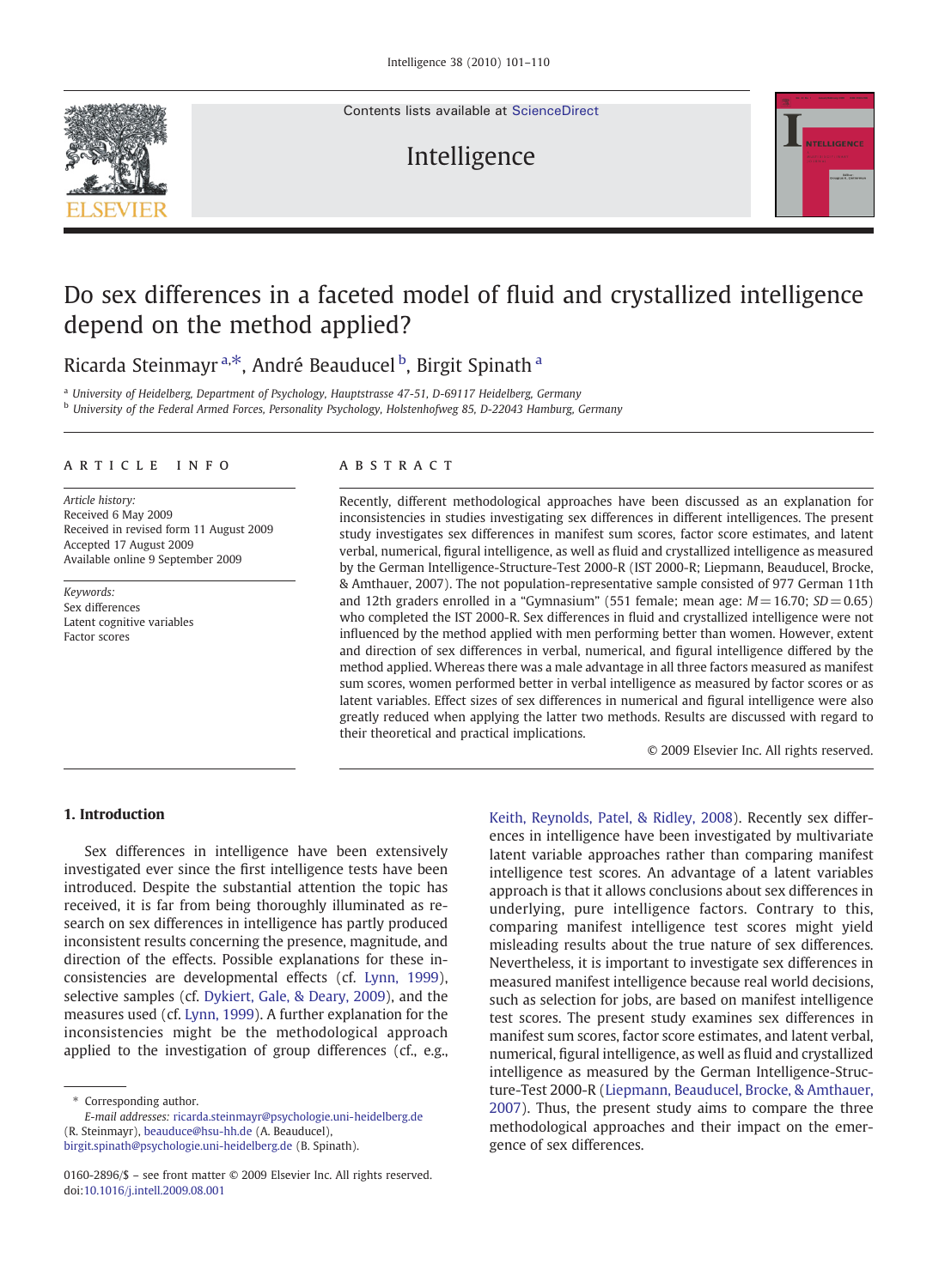#### 1.1. Sex differences in cognitive abilities

Most attention in research on sex differences in intelligence has been paid to sex differences in general intelligence. In accordance with two pioneers of intelligence testing, [Terman \(1916\)](#page--1-0) and [Wechsler \(1944\),](#page--1-0) it has long been proposed that there are no sex differences in general intelligence (e.g., [Brody, 1992](#page--1-0)). However, this view has been challenged by different authors (e.g., [Lynn, 1999;](#page--1-0) [Nyborg, 2003](#page--1-0)), claiming that there are differences in general intelligence favouring adolescent and adult males. There is support for both views. Some authors found that men exceed women in general intelligence (e.g., [Irwing & Lynn, 2005;](#page--1-0) [Jackson & Rushton, 2006; Lynn & Irwing, 2004a,b, 2008;](#page--1-0) [Nyborg, 2005](#page--1-0)) whereas others reported no sex differences (e.g., [Aluja-Fabregat, Colom, Abad, & Juan-Espinosa, 2000;](#page--1-0) [Colom, García, Juan-Espinosa, & Abad, 2002; Deary, Thorpe,](#page--1-0) [Wilson, Starr, & Whalley, 2003; Johnson & Bouchard, 2007;](#page--1-0) [van der Sluis et al., 2008\)](#page--1-0). Some studies even depict a female advantage in general intelligence (e.g., [Keith et al., 2008;](#page--1-0) [Reynolds, Keith, Ridley, & Patel, 2008](#page--1-0)).

Considering sex differences in broad cognitive abilities such as verbal, numerical, or figural intelligence, the findings by [Terman \(1916\)](#page--1-0) and [Wechsler \(1944\)](#page--1-0) still seem to hold for the present day. These authors found a male advantage in more complex numerical tasks as well as in tasks requiring figural abilities. On the other hand, women received higher scores in some verbal tasks and measures of perceptual speed. These effects can largely be found in the current overview of different meta-analyses on sex differences in cognitive abilities provided by [Hyde \(2005\).](#page--1-0) The findings of sex differences in two further broad cognitive abilities, namely fluid and crystallized intelligence, are less consistent.

[Horn \(1988, p. 660\)](#page--1-0) depicts fluid intelligence as a "fallible indicator of reasoning of several kinds, abstracting, and problem solving, when these qualities are acquired outside the acculturation process, through personal experience, and through learning that is not selectively restricted." The author defines crystallized intelligence as follows: "The measured factor is a fallible indicator of the extent to which an individual has incorporated, through the systematic influence of acculturation, the knowledge and sophistication that can be referred to as the intelligence of a culture." [\(Horn, 1988;](#page--1-0) pp. 658–659) Some authors found sex differences favouring men in fluid intelligence [\(Lynn & Irwing, 2002, 2004a,b](#page--1-0)), whereas others found none or inconsistent results with some tests favouring men and some favouring women [\(Colom &](#page--1-0) [García-López, 2002; Keith et al., 2008; Reynolds et al., 2008](#page--1-0)). The picture for crystallized intelligence seems somewhat more homogeneous. Most studies demonstrate men's superior performance (e.g., [Ackerman, Bowen, Beier, & Kanfer,](#page--1-0) [2001; Lynn, Irwing, & Cammock, 2002; Reynolds et al., 2008;](#page--1-0) [van der Sluis et al., 2006\)](#page--1-0) whereas others found no sex differences (e.g., [Kaufman, Chen, & Kaufman, 1995\)](#page--1-0).

Possible explanations for the inconsistent results in both general intelligence and broad intelligences have been offered. Whereas developmental changes ([Lynn, 1999, 1994\)](#page--1-0), recruitment strategies [\(Dykiert et al., 2009](#page--1-0)), and operationalization of general and broad intelligences by different tests ([Colom &](#page--1-0) [García-López, 2002; Lynn, 1999\)](#page--1-0) have already been investigated and provide some explanation for the inconsistent results, newer explanations refer to methodological considerations when investigating sex differences.

### 1.2. Methodological considerations

Different methodological approaches have been mentioned as a further explanation for both inconsistent results in studies investigating sex differences in general intelligence and broad cognitive abilities (e.g., [Rosén, 1995; van der Sluis](#page--1-0) [et al., 2006, 2008](#page--1-0)). Methodological approaches to study sex differences vary greatly. Whereas meta-analyses tend to concentrate on studies investigating sex differences by means of the standardized sum scores (e.g., [Lynn & Irwing, 2004a,](#page--1-0) [2008](#page--1-0)), other studies either investigate sex differences in cognitive abilities via factor score estimates, components from factor analysis or principal components analysis (for an overview, cf. [Nyborg, 2003\)](#page--1-0). More recently, sex differences in latent variables are investigated by means of structural equation modelling (e.g., [Dolan et al., 2006; Keith et al.,](#page--1-0) [2008; Maitland, Intrieri, Schaie, & Willis, 2000; Reynolds et](#page--1-0) [al., 2008; Rosén, 1995; van der Sluis et al., 2006, 2008](#page--1-0)). Depending on the method, different results might emerge.

This shall first be illustrated by means of general intelligence. According to [Spearman \(1904\),](#page--1-0) each single test score in a multifactorial intelligence test represents general intelligence plus specific abilities and skills and measurement error specific to the particular test. From this it follows, that general intelligence (g) is based on the correlations among test scores and thus represents their shared variance. The standardized composite score (IQ) rests on a summation of the single test scores and thus represents g plus the various specific abilities and skills plus measurement error. Moreover, the summation of test scores does not take into account the relevance of the different tasks for general intelligence. Thus, depending on the method applied different results might emerge. This is in line with the findings by [Colom et al. \(2002\)](#page--1-0) who found no sex differences in general intelligence defined as Spearman's g whereas males had an advantage in general intelligence defined as the sum of cognitive abilities. Consequently, when comparing any groups on an IQ score as a proxy for g the analysis does not allow substantive conclusions as to whether these groups differ in g. Mean group differences may also be due to group differences on the subtest level, indicate sex differences in broader cognitive abilities such as verbal, numerical or figural intelligence or may just reflect specifics in the measurement error related to the group but unrelated to intelligence.

The same considerations pertain to broad cognitive abilities such as verbal, numerical, or figural intelligence as well as fluid or crystallized intelligence (gf and gc). Group comparisons of these abilities are also often made on the basis of subtest scores or scales based on different subtests representing the same broad cognitive ability. According to [Spearman \(1904\)](#page--1-0), broad cognitive ability test scores represent the focal particular broad cognitive ability, g, and measurement error. [Johnson and Bouchard \(2007\)](#page--1-0) demonstrated that sex differences on subtest level greatly increased when partialling out general intelligence. The authors concluded that sex differences in specific cognitive abilities are overshadowed by g. Consequently it is impossible to speak about group differences in any of these abilities without